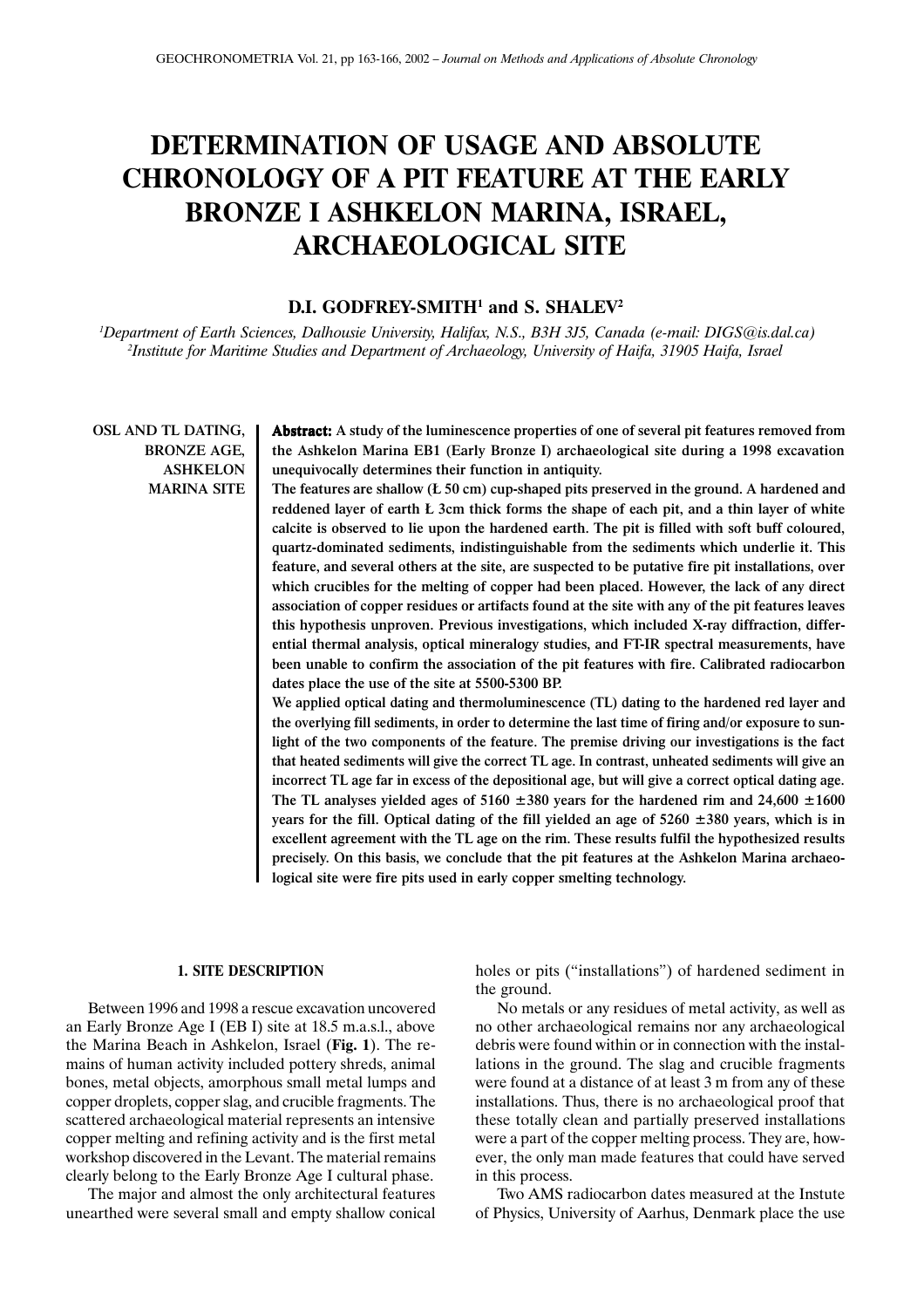

Pit feature INS-6 Top view ASHK-2 **ASHK** Side view

*Fig. 2. The top and side outlines of pit feature INS-6, showing the locations of the samples collected for luminescence analyses.*

*Fig. 1. Location of Ashkelon, Israel.*

of the site at 5580-5330 cal BP and 5450-5300 cal BP; both are 1 standard deviation ranges.

#### **2. PIT FEATURES**

The features are shallow  $(< 50 \text{ cm})$  cup-shaped pits preserved in the ground (**Fig. 2**). A hardened and reddened layer of earth 3 cm thick forms the shape of each pit, and a thin layer of white calcite is observed to lie upon the hardened earth. The pit is filled with soft, buff coloured, quartz-dominated sediments that are indistinguishable from the sediments which underlie it. The installations appear in clusters; for example, three were found in a single excavation unit during the 1999 field season. All appear to be similar in composition. This suggests that all may have been deliberately constructed in the same manner, and/or that all served the same function.

The feature illustrated, and several others at the site, are suspected to be fire pit installations, over which crucibles for the melting of copper would have been placed. However, the lack of any direct association of copper residues or artifacts found at the site with any of the pit features leaves this hypothesis unproven. Previous investigations on seven installations which had been removed intact from the site included X-ray diffraction, optical mineralogy studies, differential thermal analysis, FT-IR spectral measurements, and phytolith analysis. These methods, however, have been unable to confirm the association of the pit features with fire (Palatnik, 1999).

## **3. MOTIVATION FOR THE ANALYSES**

We undertook this study in an attempt to conclusively determine the origin of the pit features at this site. The premise driving our investigations is the fact that a heated sediment should give the correct TL age (Aitken, 1985). However, since the TL signal is not completely erased by exposure to light, an unheated sediment will always give a TL age well in excess of the depositional age. In contrast, the same unheated sediment should give a correct optical dating age, provided that the rate of sedimentation was sufficiently slow to allow complete zeroing of the optical signal (Godfrey-Smith, 1994).

We therefore applied optical dating (OSL) and thermoluminescence dating (TL) to quartz grains extracted from the hardened red layer and the overlying fill sediment, in order to determine the last time of firing and/or exposure to sunlight of the two components of the feature.

In addition to the principles generalized above, we also predicted that, if the rim sample had indeed been exposed to a high temperature, and if the infilling was reasonably rapid following the abandonment of the pits, as may be expected on the highly exposed coastal plain of the eastern Mediterranean Sea, then the optical age of the fill should closely match the TL age of the rim.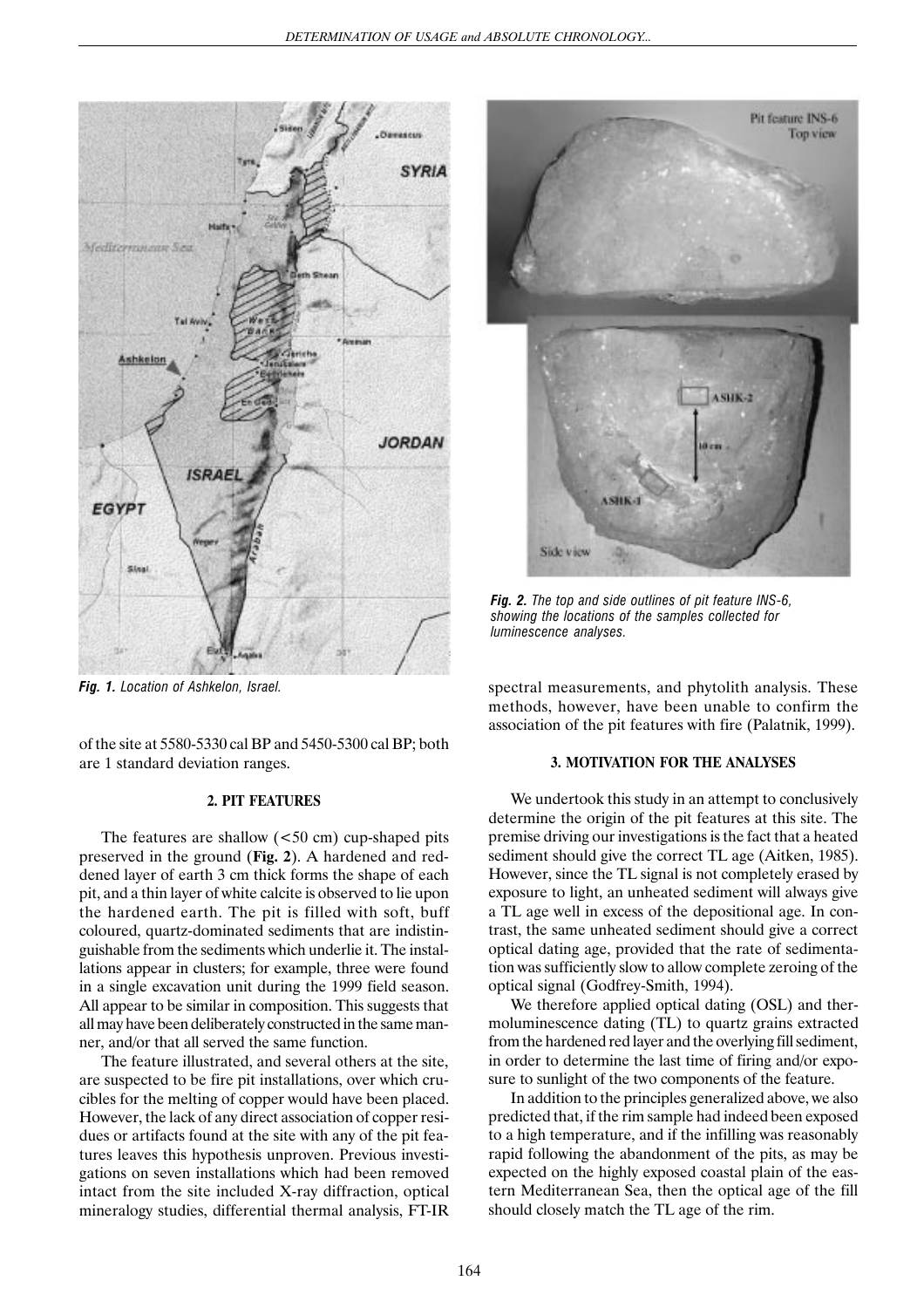### *TL measurements*

For each sample, six aliquots were prepared, each composed of  $\sim$ 5 mg quartz on a 1cm Al disk. Half of these were irradiated with a calibrated gamma dose of 10 Gy. After a few days of rest in complete darkness, the TL of all aliquots was measured at 3°/s to 450°C.

The TL glow curves were mass normalized. Thermallyshifted glow curves were aligned to the rest of the data set. For each 5° TL integral, a two-point De was computed using the least-squares linear fit, with the data points weighed inversely with respect to intensity. A plateau test was constructed for each sample using the TL and De data between the 200-375°C range.

### *Optical dating measurements*

Single aliquot analysis on 15 aliquots of  $\sim$ 5mg was performed, using restricted green light stimulation, and detection in the near-UV region, a preheat of 230°C, held for 60 seconds, a shine of 0.5 s at 120°C, and cumulative radiation doses of 5,10, 20, 30, 40, 55, and 70 Gy. A postadditive preheat correction was applied.

The past dose De was deduced on the basis of the linear least squares fit to preheat-corrected data. The resulting De's were plotted against each aliquot's mass-normalized natural luminescence intensity.

# **4. DOSIMETRY**

Bulk material was crushed to a fine powder using a tungsten carbide ball mill, and allowed to rest for 1 month prior to analyses. Th and U activities were measured on loose powders using thick source alpha counting. The values quoted are the averages of sealed and unsealed counts.  $K_2O$  concentrations were obtained by atomic absorption at a commercial laboratory (Bondar-Clegg of Vancouver, BC). Water contents were assumed based on known information on the site's location and typical moisture regimes in coastal Israel today.

|  |  |  |  |  | Table 1. Values used to compute dose rates. |  |  |
|--|--|--|--|--|---------------------------------------------|--|--|
|--|--|--|--|--|---------------------------------------------|--|--|

| <b>Sample</b> | Depth<br>[m b.s.] | K2O<br>[%] | Total $\alpha$<br>$[ks-1 cm-1]$ | Thα<br>$Ks-1$ cm-1] |
|---------------|-------------------|------------|---------------------------------|---------------------|
| ASHK-1 Rim    | 0.70              | 0.51       | $0.537 \pm 0.011$               | $0.220 \pm 0.033$   |
| AASHK-2 Fill  | 0.58              | 0.27       | $0.585 \pm 0.011$               | $0.241 \pm 0.035$   |

*Water content = 0.06±0.05.*

*Average grain size 120 mm, etched with concentrated HF. b-value = 0.*

#### **5. RESULTS**

#### *Thermoluminescence*

There is a clear distinction in the natural intensities and the glow curve shapes of the two samples, shown in **Fig. 3** and **4**. ASHK-1 has a peak TL intensity approximately one sixth as high as ASHK-2. ASHK-1 shows a maximum TL peak which falls at the nominal 325°C TL peak, and has a very low 375° C nominal TL peak, while ASHK-2 has its TL maximum at the nominal 375° C TL peak. Note that these peaks are shifted to 307°C and 345°C in our data due to a lower heating rate than that used to create reference TL curves for quartz, typically 10°/s. These shapes are typical of fired quartz (ex. from pottery) and unheated quartz (ex. from sediment), respectively.

The plateau tests, also shown in **Figs 3** and **4**, yield mean De's which differ by a factor 4.5 for the two samples. The mean De for ASHK-1 =  $8.0 \pm 0.4$  Gy (280-330°C) plateau), while for ASHK-2 the mean  $De = 36.2 \pm 1.2$  Gy (280-335°C plateau).

#### *Single Aliquot Optical Dating*

The data shown in **Figure 5** demonstrates that some aliquots represent grains which were more completely bleached by exposure to sunlight than others. The best De quoted below is based on the aliquots that were most completely bleached to light. Here, it is an average of the lowest four points on the graph, or 7.6±0.4 Gy.

| Table 2. Age results. |
|-----------------------|
|-----------------------|

| <b>Sample</b>          | Dose De        | Dose rate R     | Apparent age    |  |
|------------------------|----------------|-----------------|-----------------|--|
|                        | [Gv]           | [Gy/ka]         | [ka]            |  |
| ASHK 1 Rim TL          | $8.0 \pm 0.4$  | $1.55 \pm 0.08$ | $5.18 \pm 0.38$ |  |
| ASHK 2 Fill TL         | $36.2 \pm 1.2$ | $1.45 \pm 0.08$ | $24.9 \pm 1.58$ |  |
| ASHK 1 Rim OSL minimum | $7.2 \pm 0.5$  | $1.45 \pm 0.08$ | $4.93 \pm 0.43$ |  |
| ASHK 2 Fill OSL best   | $7.6 \pm 0.4$  | $1.45 \pm 0.08$ | $5.26 \pm 0.38$ |  |



*Fig. 3. Thermoluminescence glow curves and plateau test for ASHK-1.*